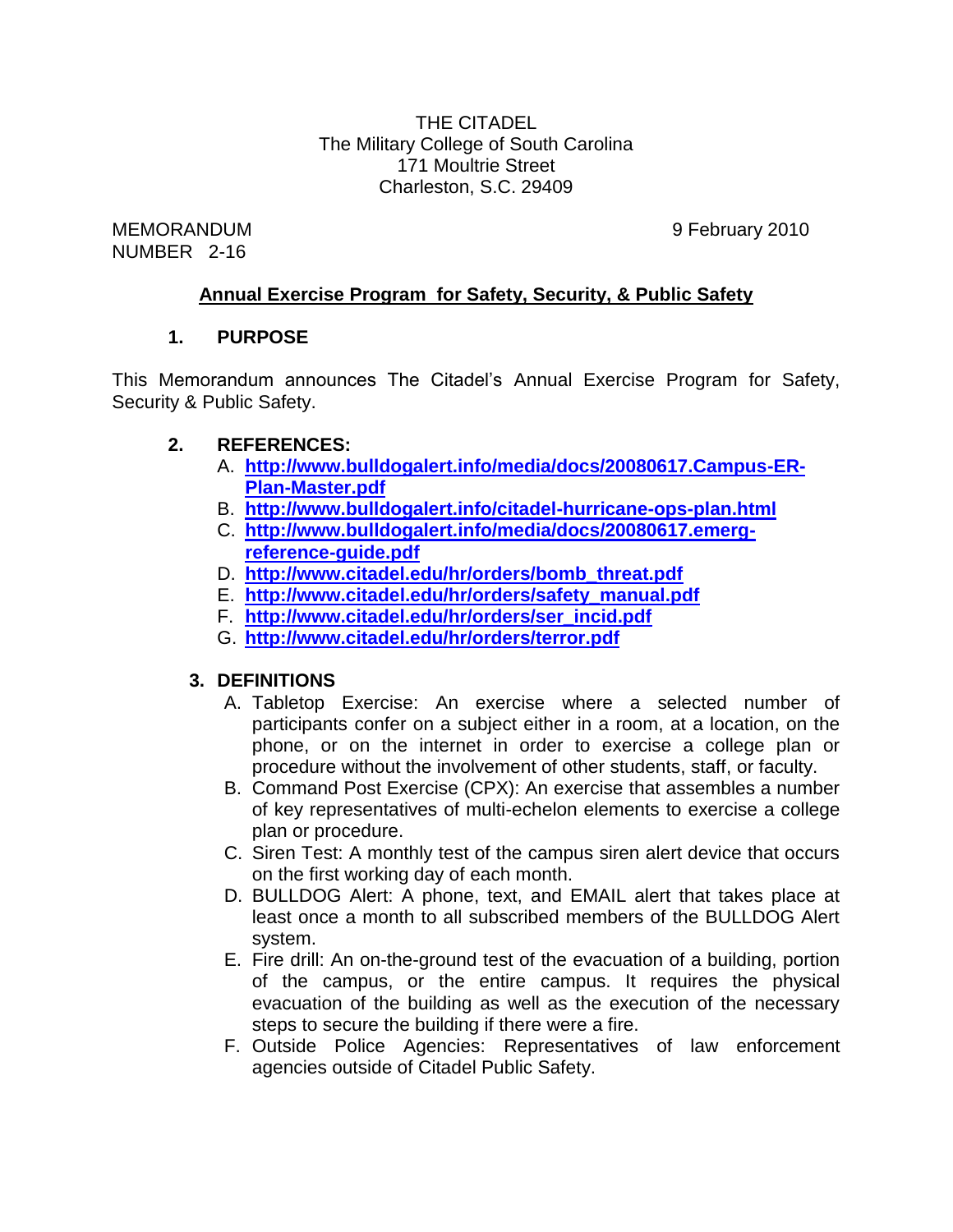## **4. POLICY**

- A. The Citadel will conduct safety and training exercises according to the schedule attached hereto as Attachment A. This schedule will be reviewed annually, but is subject to change at any time. Therefore, all departments should review Attachment A regularly.
- B. All departments identified to participate in these exercises will provide the necessary resources, to include personnel, time, and materials to contribute to the successful conduct of the exercise.
- C. The attached exercise schedule will appear on the Senior Staff Calendar and will be integrated into the planning calendars of all identified participants.
- D. An After Action Review (AAR) will be conducted as a part of every exercise. A formal AAR document will be prepared and submitted through the Vice Presidents to the President for his information and follow on actions as directed. An essential part of every AAR conducted will be a written review of the governing plan, policy or memorandum for the exercise that was conducted.

### **5. COMPLIANCE**

A. All departments and individuals identified as participants in an exercise will participate unless excused by the President or the Director of Staff.

# **6. NOTES**

### **A. Dates of official enactment and amendments:**

Approved by the Director of Citadel Staff 8 February 2010

### **B. Responsible Department:**

Director of The Citadel Staff

### **C. Responsible Official:**

Director of The Citadel Staff

### **D. Cross References**

None

### **6. RESCISSION**

None